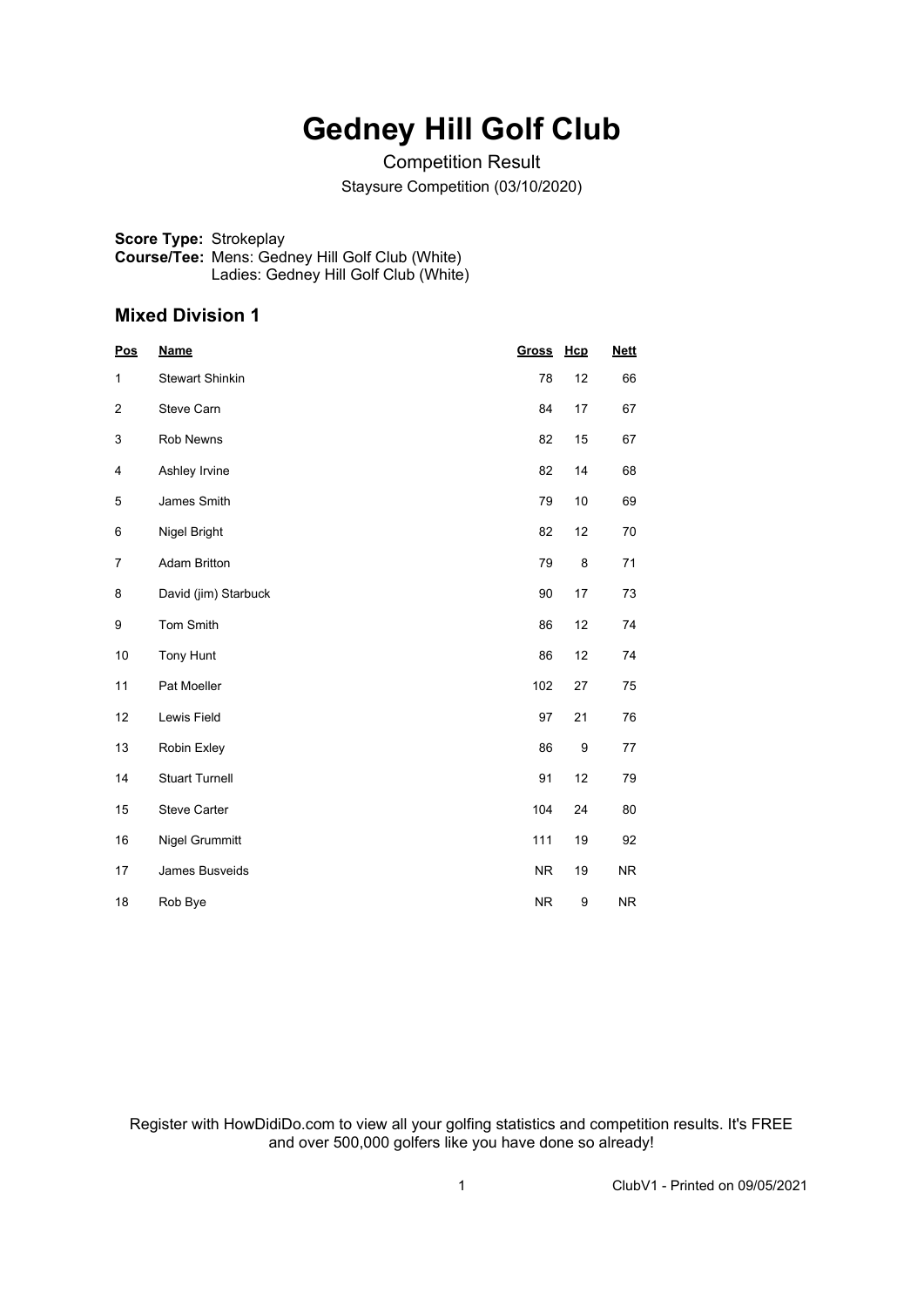**Score Type:** Strokeplay **Course/Tee:** Mens: Gedney Hill Golf Club (White) Ladies: Gedney Hill Golf Club (White)

### **Mixed Division 1**

**Pos Name Gross Hcp Nett**

Register with HowDidiDo.com to view all your golfing statistics and competition results. It's FREE and over 500,000 golfers like you have done so already!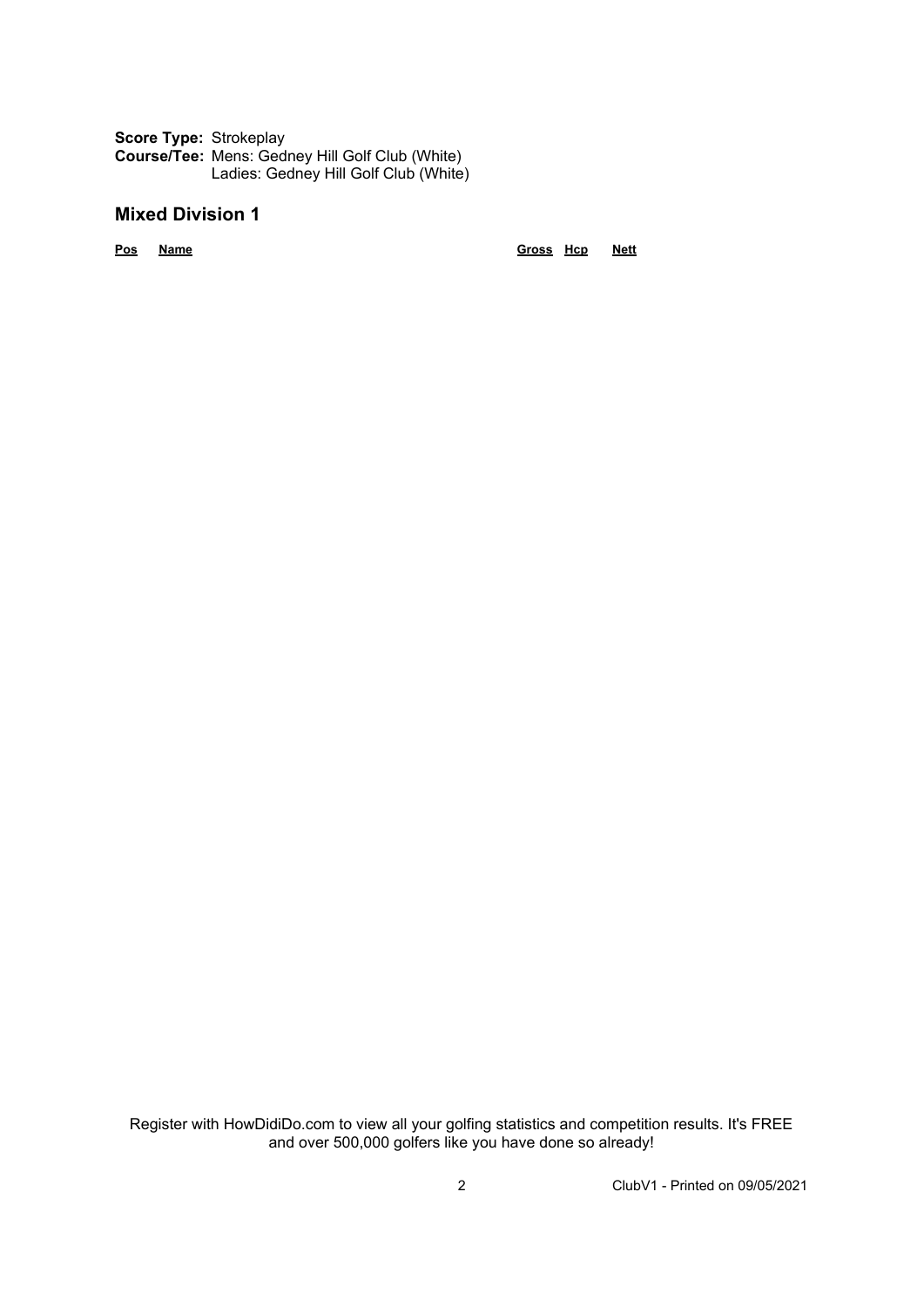# **Gedney Hill Golf Club**

### Twos Analysis Staysure Competition on 03/10/2020

| <b>Player Name</b>   | <b>Handicap</b>  | Hole             |  |  |  |
|----------------------|------------------|------------------|--|--|--|
| <b>Division</b><br>1 |                  |                  |  |  |  |
| <b>Tom Smith</b>     | 12 <sup>12</sup> | $2$ $\omega$ 3rd |  |  |  |
| <b>Adam Britton</b>  | 8                | $2$ $\omega$ 3rd |  |  |  |
| James Smith          | 10               | 2 @ 12th         |  |  |  |